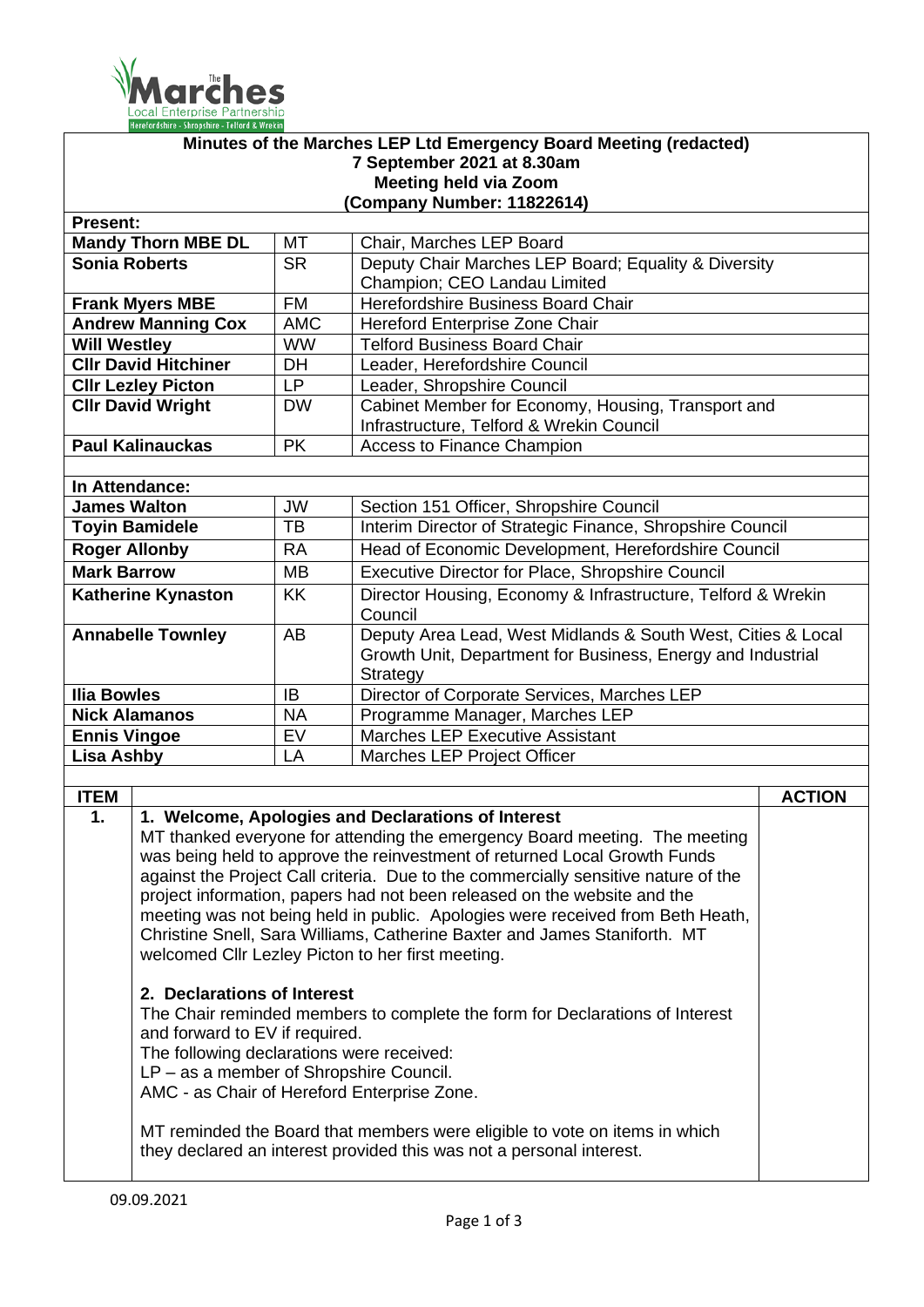

## **2. Allocating Returned Local Growth Funds (LGF) 2021/22**

NA reminded members that at the 20 July 2021 Marches LEP Board meeting it was agreed that the LEP undertake a Restricted Project Call (for existing Local Growth Funded and approved Reserve List Projects). NA reported that a Commissioning Sub-group was established to oversee the Call process and to ratify the recommendations submitted by an independent consultant - Kalliopi Associates who were appointed through an Open Tender Process, providing independent technical support in appraising projects on behalf of the LEP. The Commissioning Sub-group members were:

- Mandy Thorn MBE DL Marches LEP Chair.
- Sonia Roberts Marches LEP Deputy Chair and Performance Risk and Monitoring Committee (PRMC) Chair.
- Frank Myers MBE Herefordshire Business Board Chair and PRMC Member.
- Sara Williams Marches LEP Manufacturing Lead and PRMC Member.

As set out within the Project Call Guidance all applicants were existing LGF contract holders, with the new LGF grant continuing activity within the scope of their original Project/Funding Agreement, delivering the Call's priority outputs of jobs created and new homes built. Kalliopi Associates focused on the eligibility of projects against the Project Call criteria as well as the requested additional activity.

## **The Board noted the background to the current Project Call.**

## **Outcome of Appraisal (Option 1)**

NA confirmed 8 submissions were received. Each submission was appraised twice by separate Kalliopi Associates appraisers and findings consolidated, with further input from the Marches LEP team specifically relating to financial eligibility and current project performance. Three projects were rejected due to not meeting the eligibility criteria. Five projects were deemed eligible and recommended for consideration for approval.

The total value of the grant requested by these projects was significantly lower than the funds available. This position would see the LEP not being able to utilise all available LGF funds for the benefit of the region, with unallocated grant being returned to Government. It was therefore recommended to the Marches LEP Board that Option 1 i.e. approval of the five projects for a total grant value significantly below the funds available, was rejected.

**The Board rejected Option 1, in relation to the reinvestment of available Local Growth Funds per (unanimous).**

## **Further Action (Option 2)**

NA said that to ensure the LEP could utilise the LGF grant for the intended purpose of the Project Call, the Marches LEP team approached the five recommended applicants, to establish whether the project submissions were capable of utilising additional grant, over and above their first request. This approach was based on the understanding that these projects could provide additional priority outputs for the investment sought, whilst ensuring the project match funding ratio sat within the agreed 70/30 split. Four of the applicants responded but one of the submissions was not proceedable due to some ineligible costs being submitted, therefore the overall project value was reduced.